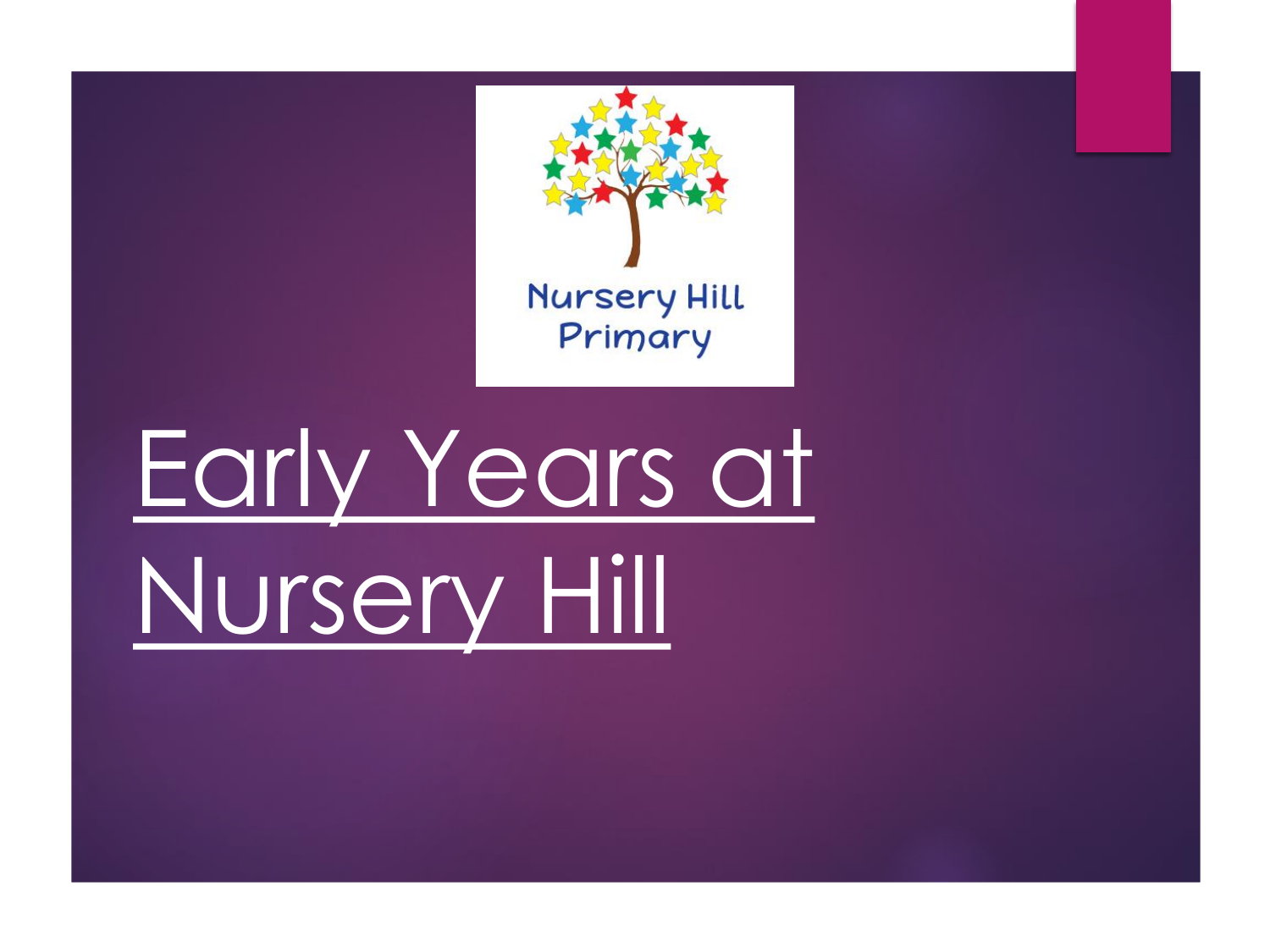# **Class timings**



#### **Morning Session:**

 $8.40 - 12.00$ 

Continuous provision across the whole setting, phonics, snack and focus activities.

#### **Lunch:**

12.00 – 12.45

Eat in the hall and then back to the setting to play.

### **Afternoon Session:**

12.45 - 3.00

Continuous provision across the whole setting and focus activities.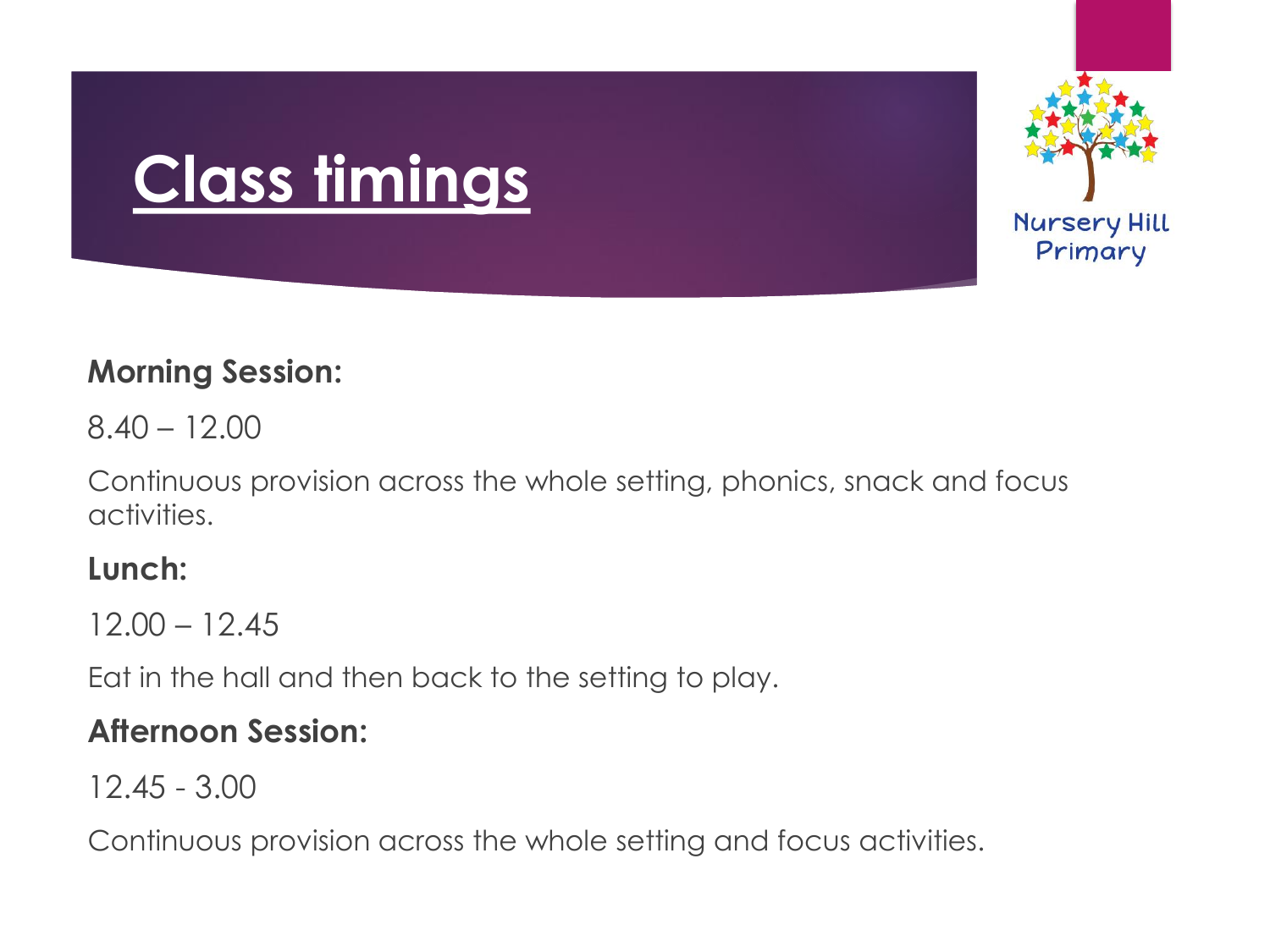

# **Daily Routine**

- Baseline Assessment- staff will complete a Baseline Assessment on all of the children within the first half term.
- **•** Phonics daily- As part of the Baseline Assessment, we will assess your child's phonic knowledge to group them appropriately into their daily phonics group.
- Snack Time- Children will be offered a piece of fruit and a cup of milk or water half way through the morning.
- Readers- We try to hear all children read their reading book every day.
- ▶ Focus Groups- Children will complete a maths activity and a writing activity with an adult during the week as well as having access to a range of activities in the environment.
- ▶ Observations- All staff complete regular observations on the children to track their progress and achievements.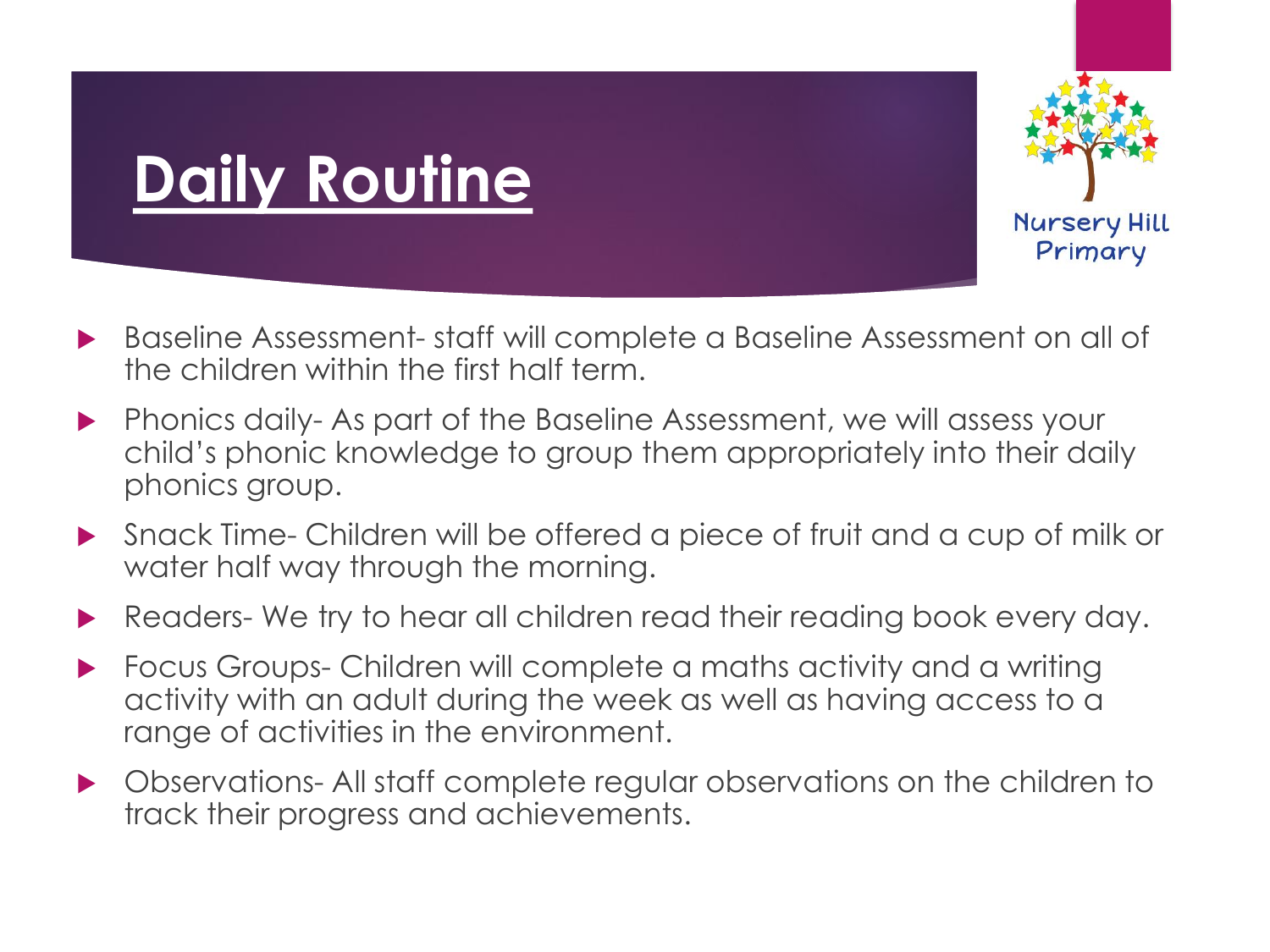

## **Read Write Inc. Phonics**

- Read Write Inc. Phonics- teaches sounds and rhymes to help children remember how to form them.
- **•** Phonics is done daily in ability groups with every adult in Early Years working with a group.
- Assessments done often so groups can change throughout the year.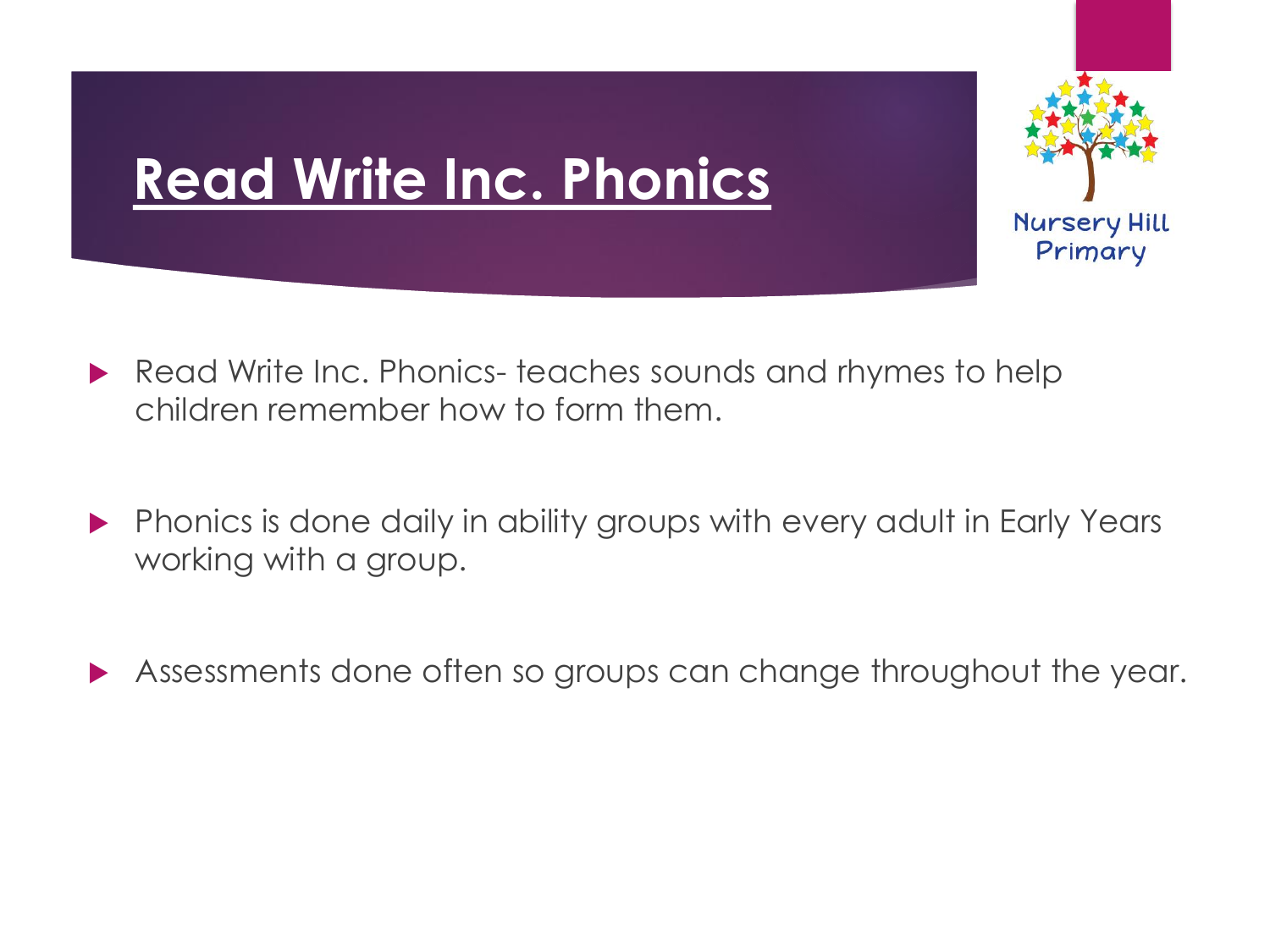



- ▶ For your child's safety, we will not let them go with anyone under 16 years of age or an un-named adult.
- **Please let us know if someone else is coming by telephoning the school office or speaking to your child's key worker.**
- **As a safeguarding measure, parents will be required to provide a password that anyone collecting your child will need to share with the class teacher.**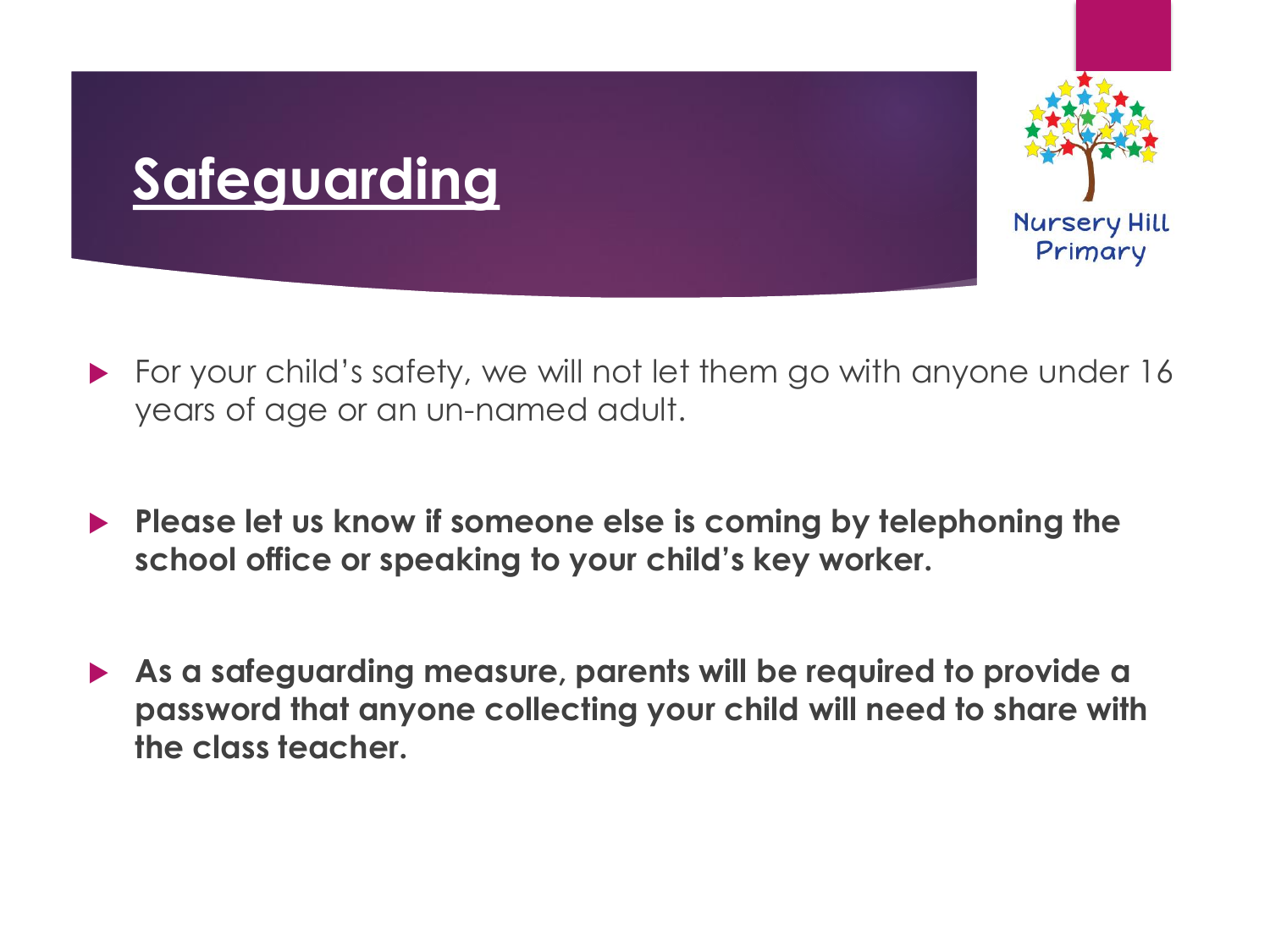



- ▶ School uniform consists of a white polo shirt, navy blue sweatshirt and grey or black trousers or dress.
- The school sweatshirt, cardigan and book bag are also available to purchase from Match Kit Fit in Nuneaton.
- ▶ We go outside in all weather! Children will need wellies and an appropriate coat and a sun hat in the summer months.
- Please provide a change of clothes if children are prone to accidents.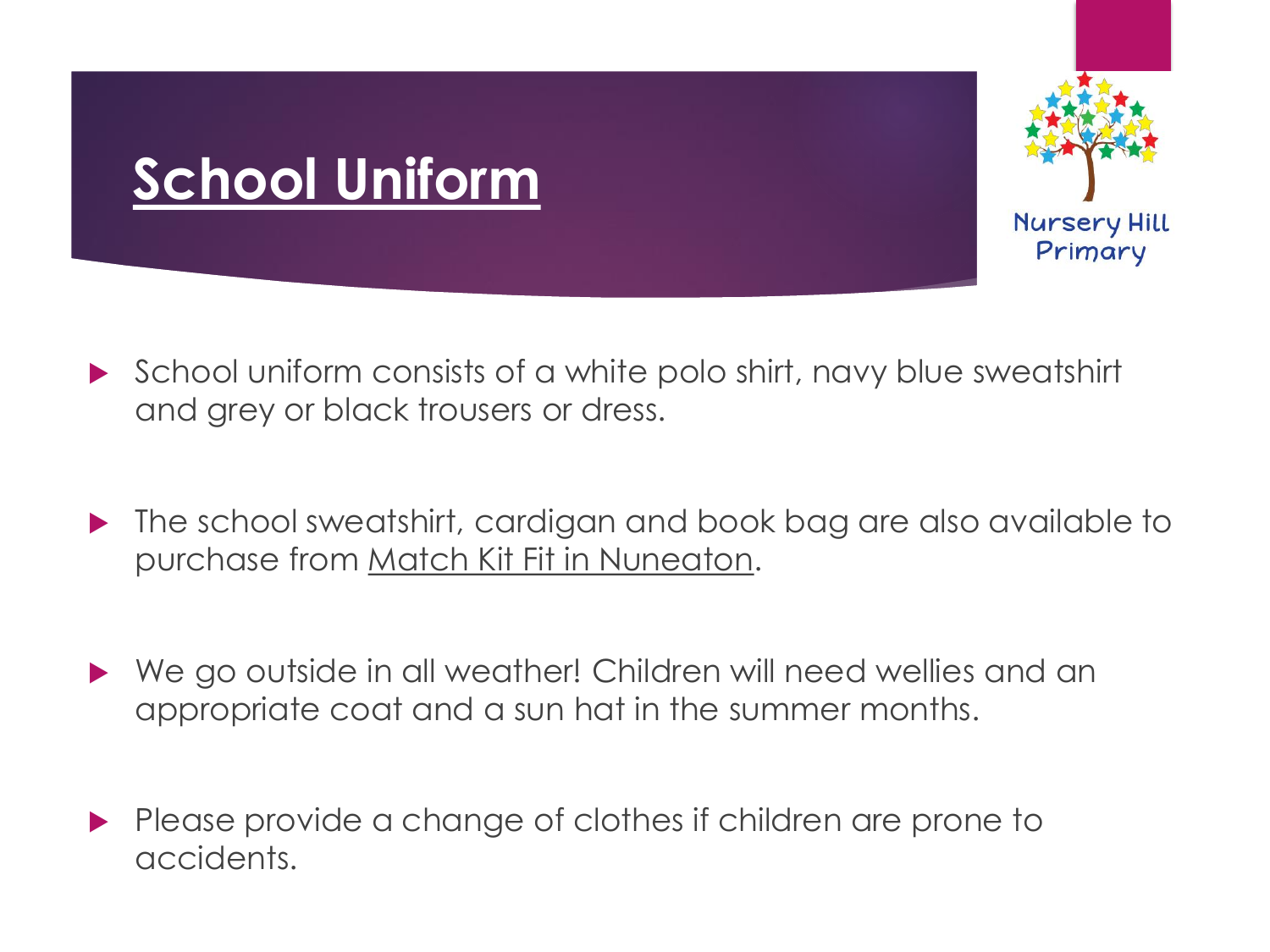### **Key Workers**



 EYFS operates a key worker system. Each member of staff is a key worker and is responsible for supporting these children and their parents/carers. Your key worker is the first point of contact if information needs to be known by the Early Years team.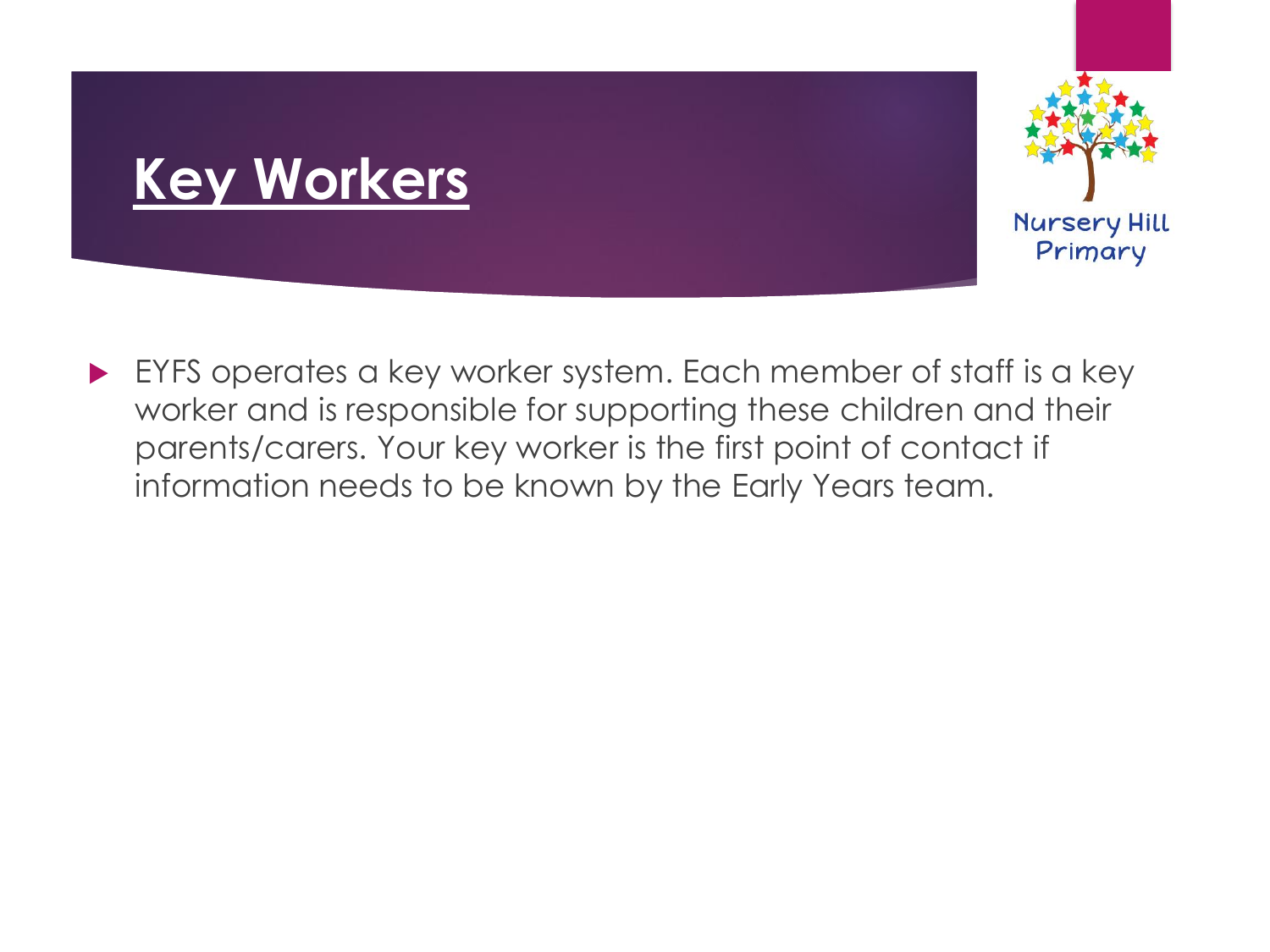## **Curriculum**



- Early Years Foundation Stage Curriculum.
- Working towards the ELG's- E.g Writing: Children use their phonic knowledge to write words in ways which match their spoken sounds. They also write some irregular common words. They write sentences which can be read by themselves and others. Some words are spelt correctly and others are phonetically plausible.
- 17 Goals in 7 different areas of the curriculum- Personal Social and Emotional Development, Physical Development, Communication and Language, Maths, Literacy, Understanding the World, Expressive Art and Design.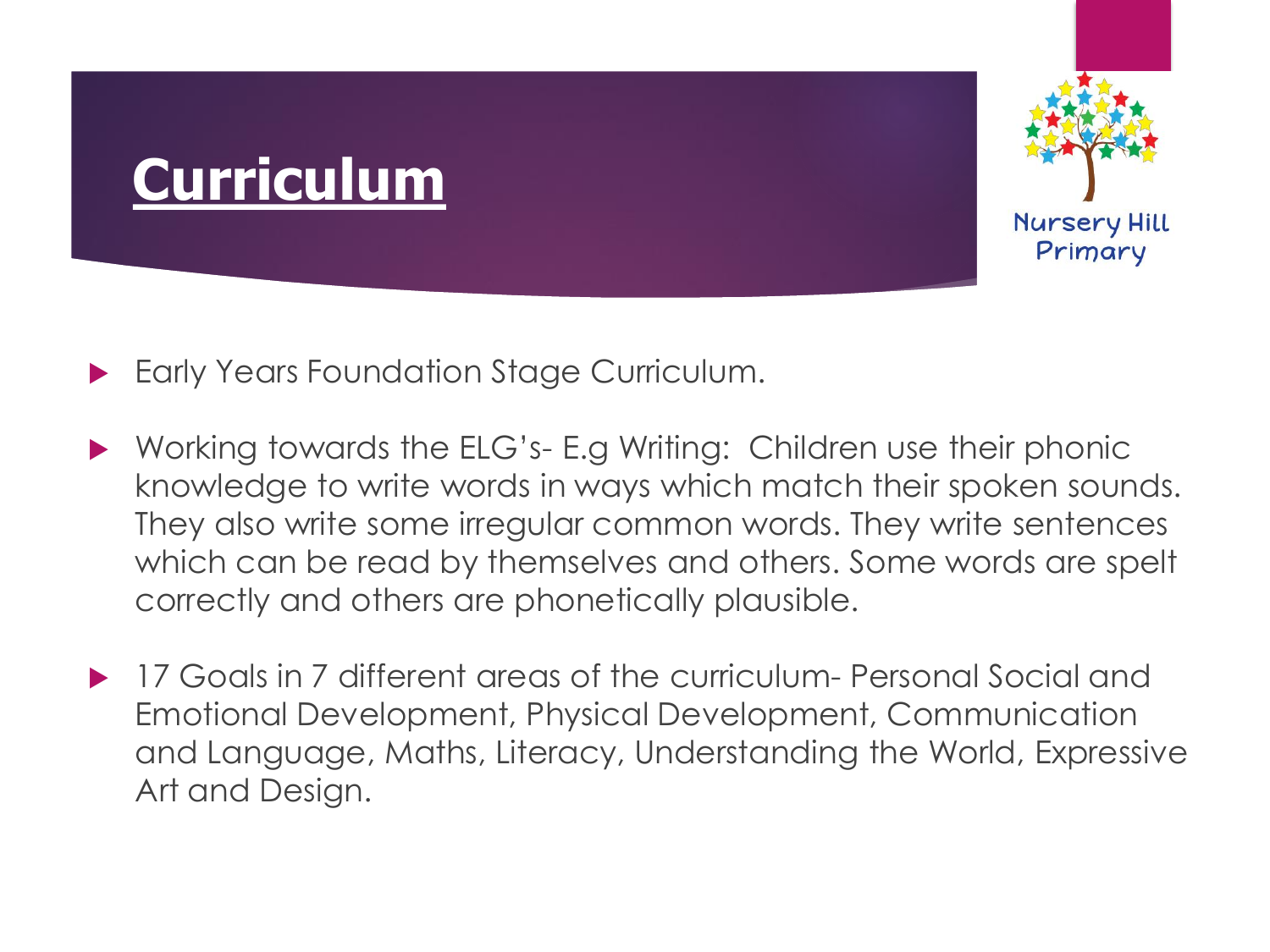## **Sharing your child's learning from home**



 We use an online platform called Class Dojo to share information between school and home. You will be sent more information about this in September.

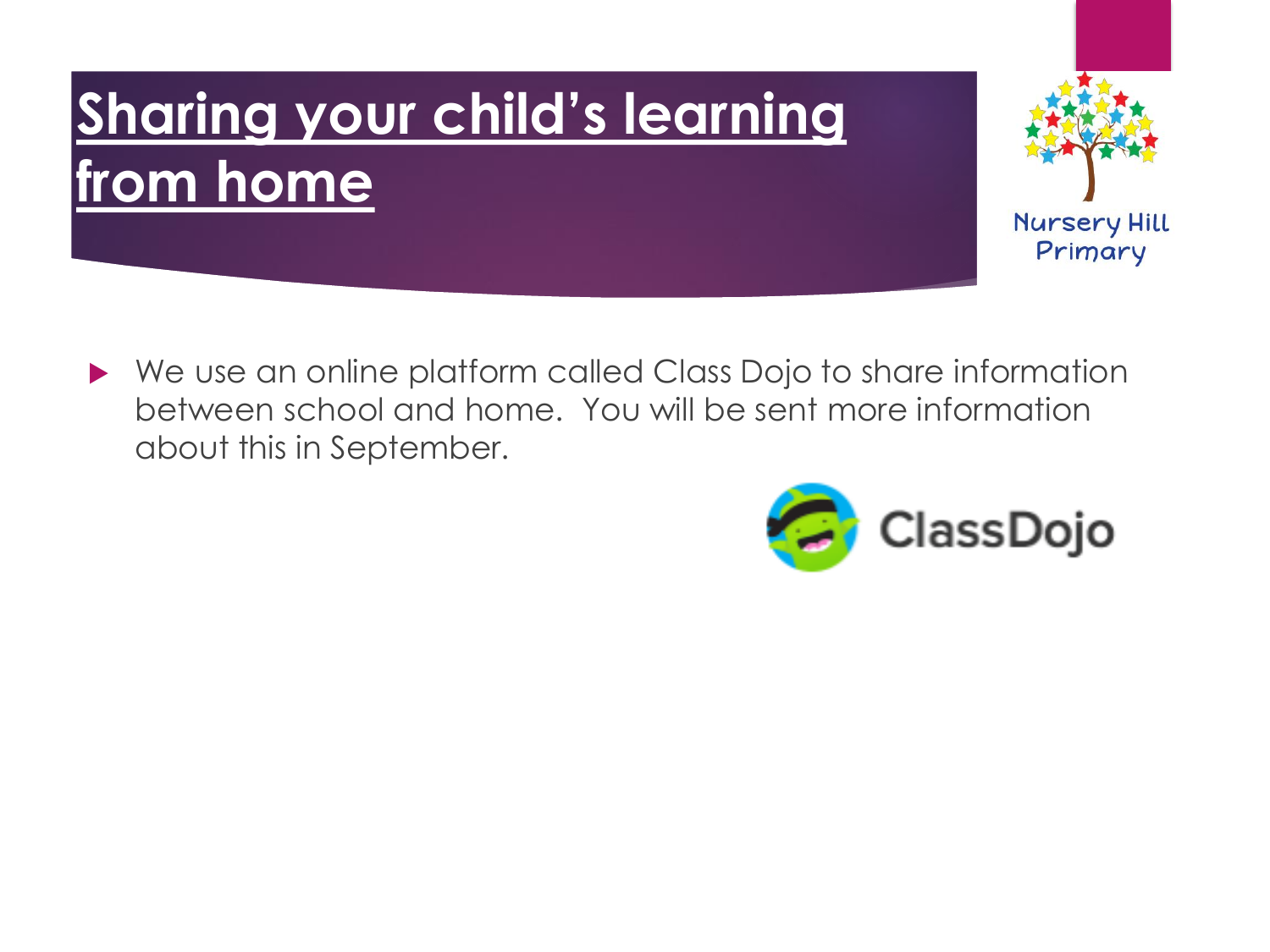



- $\blacktriangleright$  If your child is unwell or cannot come to school, for any reason, please let us know by 8.30am on the first day of sickness. We need to know why your child is absent.
- You must phone school on **02476 392318** and leave a message.